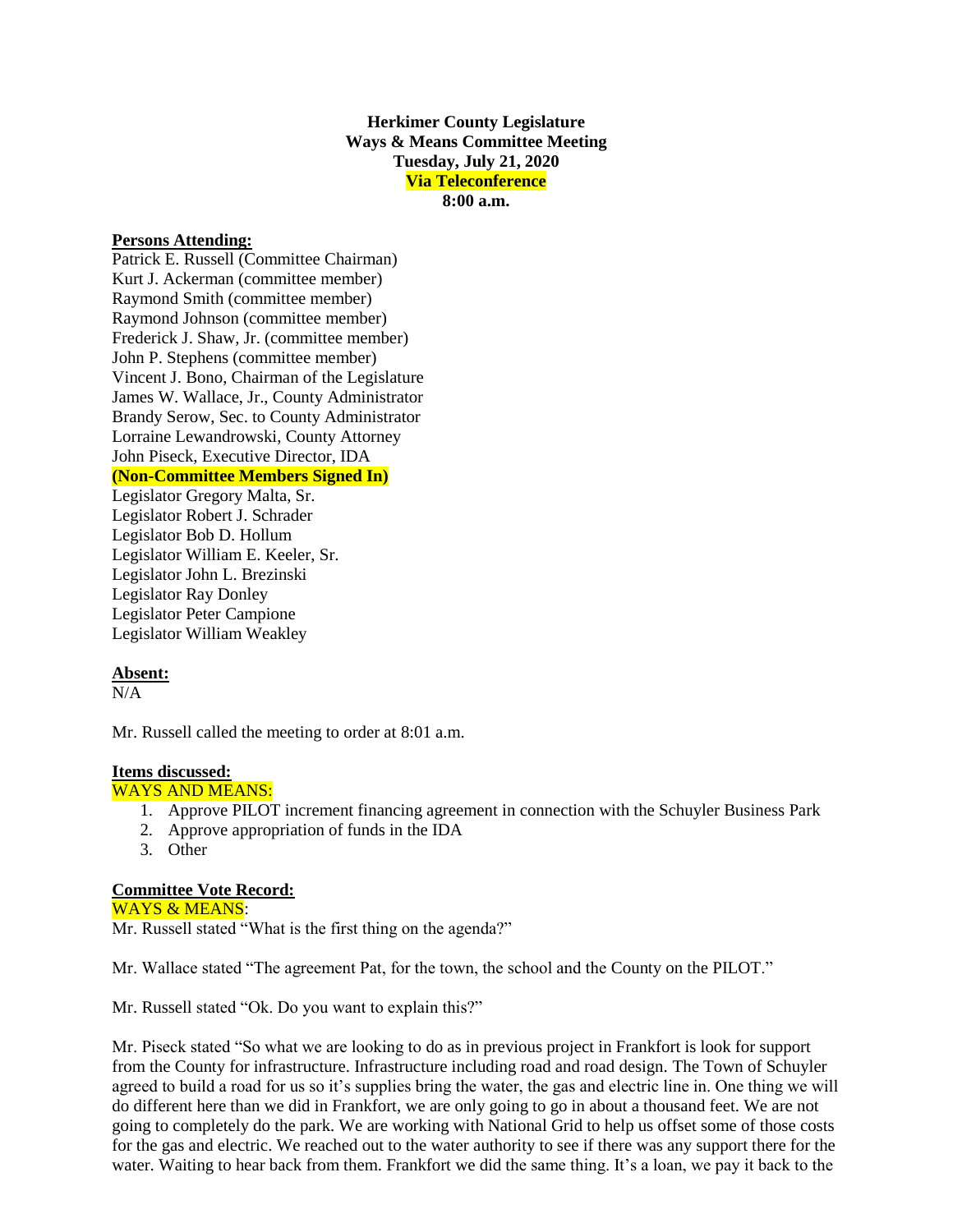County through the PILOT program. For an example, the school district is entitled to \$100, \$50 would come to the County. We are looking to do the same thing here in Schuyler. Rough estimates on that of what we received so far we are looking for about \$900,000. Once again, it's a loan and will be paid back through the PILOT. The money that we did for Frankfort will be paid back in the beginning of 2023 and we have already achieved about 900 jobs in that park."

Mr. Wallace asked "Anybody care about prorated?"

Mr. Bono stated "Well, give us the proration."

Mr. Wallace stated. "School is 71.7%, Schuyler is 10% and the County is 18.1%. By doing this, we are getting the school to contribute which I think is a good thing."

John Piseck stated "Which I have talked to both the school and the Town and they are on board. The Town has been on board since we bought the park. What the IDA has invested in the park so far is roughly about \$156,000 and that includes PERC testing, geo technical testing, we are working on SHPO now, environmental, the market study, you all got emailed that or mailed to your homes. The thing we did on Schuyler property which has been very successful. We have put a lot into it. We have already received a grant from National Grid for that marketing piece of about \$15,000."

Mr. Russell asked if anybody had any questions. With no response he requested a motion.

Item #1 - On motion of Mr. Bono, seconded by Mr. Stephens, Item #1 was voted on, approved and moved for Resolution. Unanimous.

Mr. Russell asked what was next.

Mr. Wallace stated "Just appropriating the \$900,000 from fund balance."

Mr. Russell stated "I want to know why it's \$900,000 and some of the other questions I've asked that other people are looking for."

John Piseck stated "I'm not familiar with those other questions but will tell you that \$900,000 is a rough estimate that we received from the engineering firm that we are working on the road design. Some of the numbers we received from National Grid. Also it's a draw down. It's not like tomorrow Mr. Wallace and the Treasurer is going to cut us a check for \$900,000. We will be drawing it down probably well into a year process. I will be honest with you, I hope it's much faster because of some opportunities the lay at the park but we will do it the way that we have to do it. Were there other questions Mr. Russell?"

Mr. Shaw asked "Has the issue with the wetland been solved in there John?"

John Piseck responded "Yes. Actually the issue with the wetland was in the front and when I came on board it was recommended to us from one firm that we reach out to Ducks Unlimited. Well, Ducks Unlimited wanted \$50,000 up front and then so much in perpetuity. I went and worked with the core of engineers and we got the Town of Schuyler to take a section of property and put it into a conservation easement forever so that way we pass that property over so we have no wetland issues in the front of the park. In the back of the park, we have been working with a wetland surveyor and group called Northern Ecological. They are out near Sacandaga Lake. He works closely with the Core. There is one wetland we are a little nervous about. There is nothing else in there as you saw from the property. It's pretty flat and pretty dry but it's a small piece and we'll work around that."

Mr. Johnson asked "Mr. Chairman, do we have any commitment letters for anybody on purchasing property or are we just hoping and moving forward?"